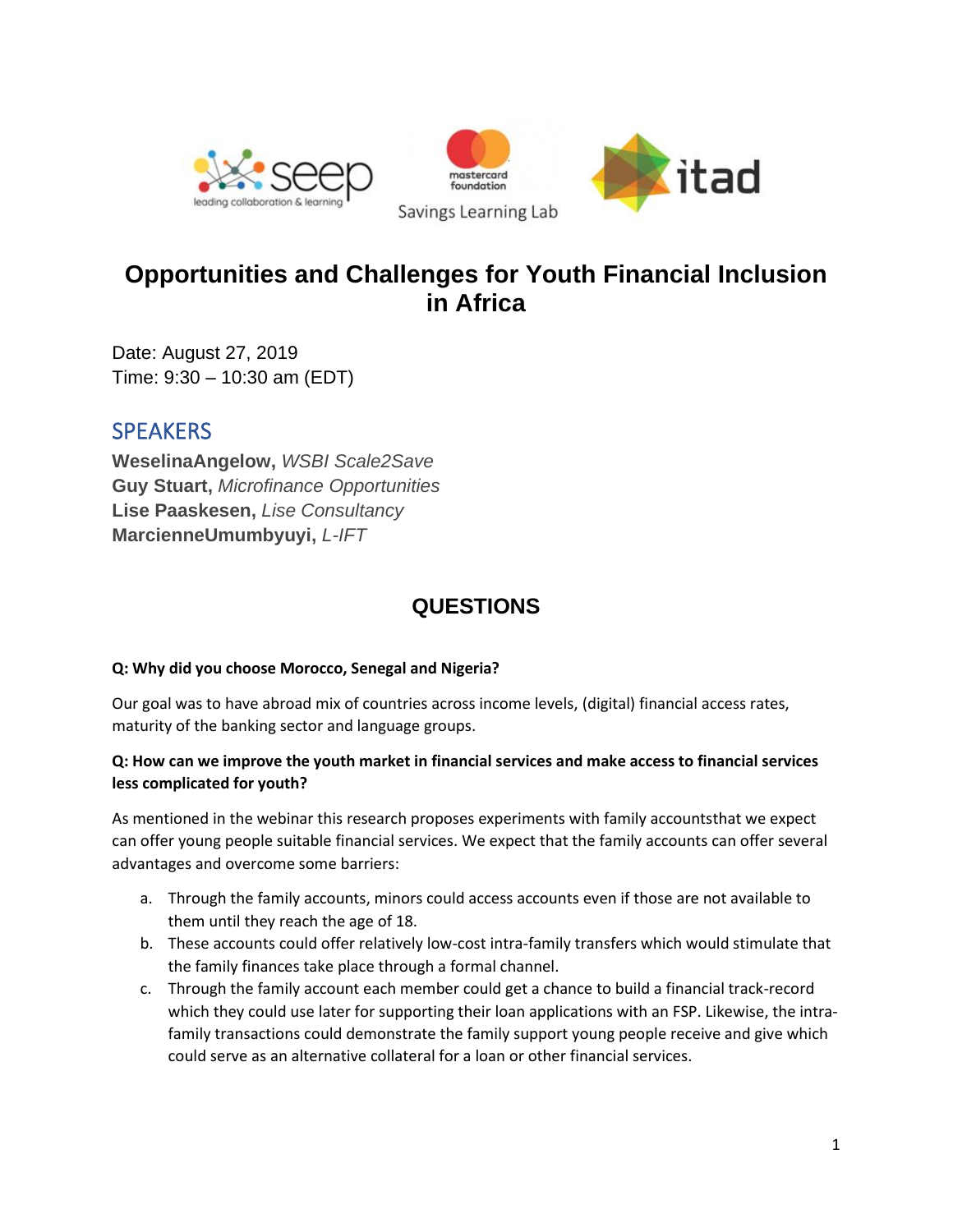N.B. the family account should not mean that all family members can see other members' transactions. It should offer privacy to each family member.

### **Q: Can you define "access to FS?" Are we discussing accounts and services from regulated, formal financial institutions?**

The new Findex 2017 microdata, allowed us a new way of thinking about access that has transformed our understanding of how previously very under-served groups use different forms of formal access – via formal financial institutions, with mobile money and card – as well as through informal savings mechanisms. The Findex data presented during the webinar showed levels of access to *formal* financial services. During the webinar, in response to a question about savings groups, we also provided data on savings group use separately (see below)—we did not count access to a savings group as access to a formal financial service.

Equally, for the diaries we defined access in a broader sense, right from having the option of using (but not necessarily using it) to actually intensively using it. We looked at the full range of financial transactions and any inform form of transaction was also recorded. As a result, we can demonstrate that the majority of young people we interviewed in Morocco and Senegal did not have a formal account (32.5 percent have an account in Morocco, 15.4 percent have an account in Senegal). In Nigeria,the majority of the respondents were selected from client lists of the partner FSP. Hence, these people were by definition having an account. Those who did have such an account did actually use it. But even for people who had a formal account the larger part of their savings goes to informal savings mechanisms, such as saving at home.

Separately, and when conducting qualitative interviews in the field, we've defined access to financial services as a link to formal financial services and looked at how digital can aid financial inclusion of young people through formal financial institutions

#### **Q: Are the much lower digital access figures for Nigeria compared to the other two countries, primarily a reflection of the much less developed state of digital financial services in Nigeria? Or are other factors at work?**

It is hard to identify what would be causes for lower digital usage. We can state that Nigeria had a relatively higher incidence of using bank-accounts (non digital). This may indeed somewhat indicate that people in Nigeria are as interested in using digital services but have less access.

## **Q: What is the average monthly revenue of the young people studied? And what is the average amount that they saved?**

|              | <b>Nigeria</b> | Morocco      | Senegal |
|--------------|----------------|--------------|---------|
| Mid teens    | 6.30           | - (too few   |         |
|              |                | respondents) |         |
| Youth        | 31.30          | 7.50         | 13.26   |
| Young adults | 364.56         | 260.00       | 116.45  |

Median income for 3 countries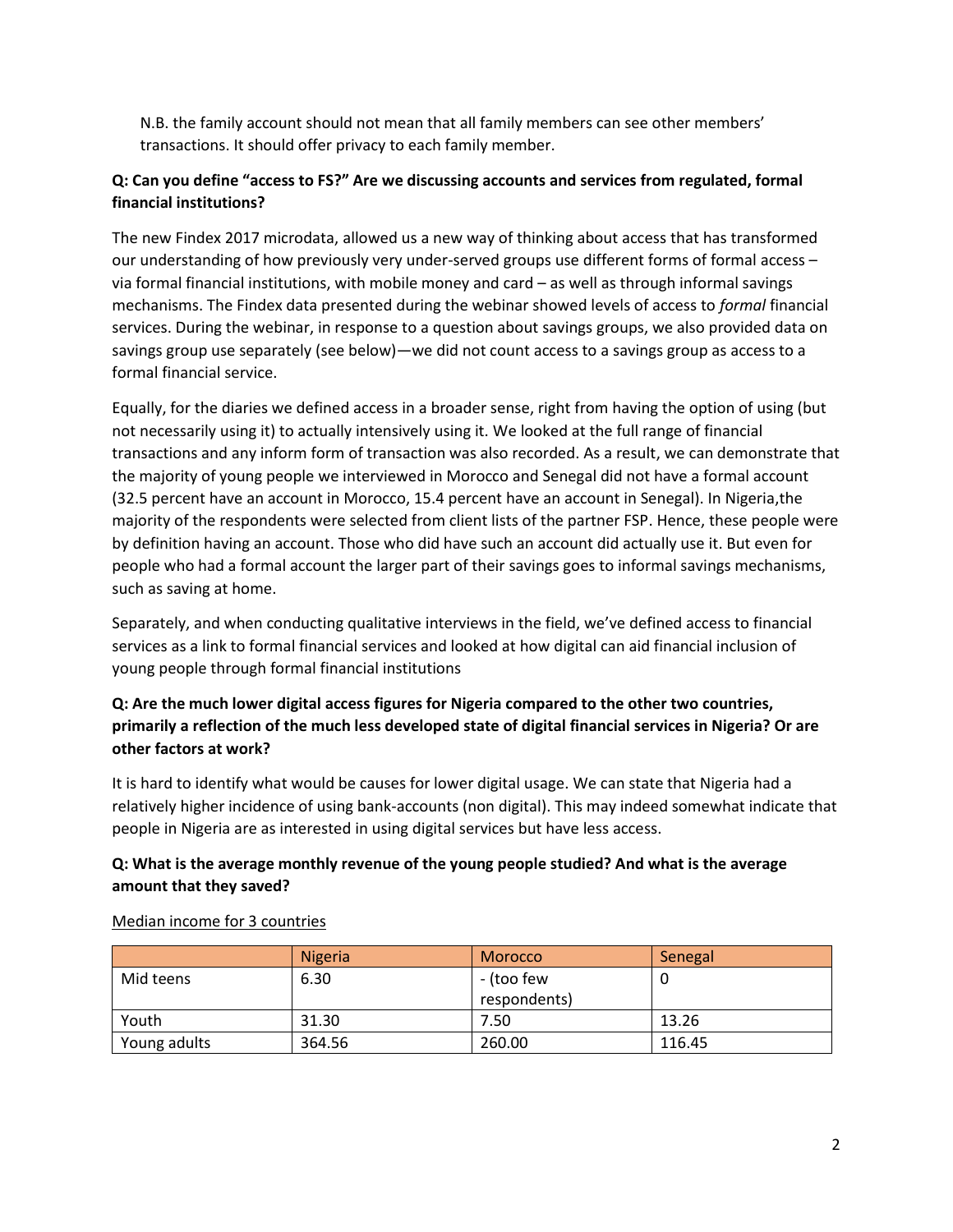#### Median savings for 3 countries

|              | <b>Nigeria</b> | <b>Morocco</b> | Senegal |
|--------------|----------------|----------------|---------|
| Mid teens    | 8.792          | - (too few     | 4.25    |
|              |                | respondents)   |         |
| Youth        | 61.60          | 11.00          | 36.55   |
| Young adults | 117.60         | 22.00          | 47.60   |

#### **Q: What is the size of the gig economy in Senegal? The young man in the video talked about selling through WhatsApp, how big is this economy?**

We did not collect data on how often people used social media or otherwise were part of the gig economy. We do have data on how many people have a mobile phone:

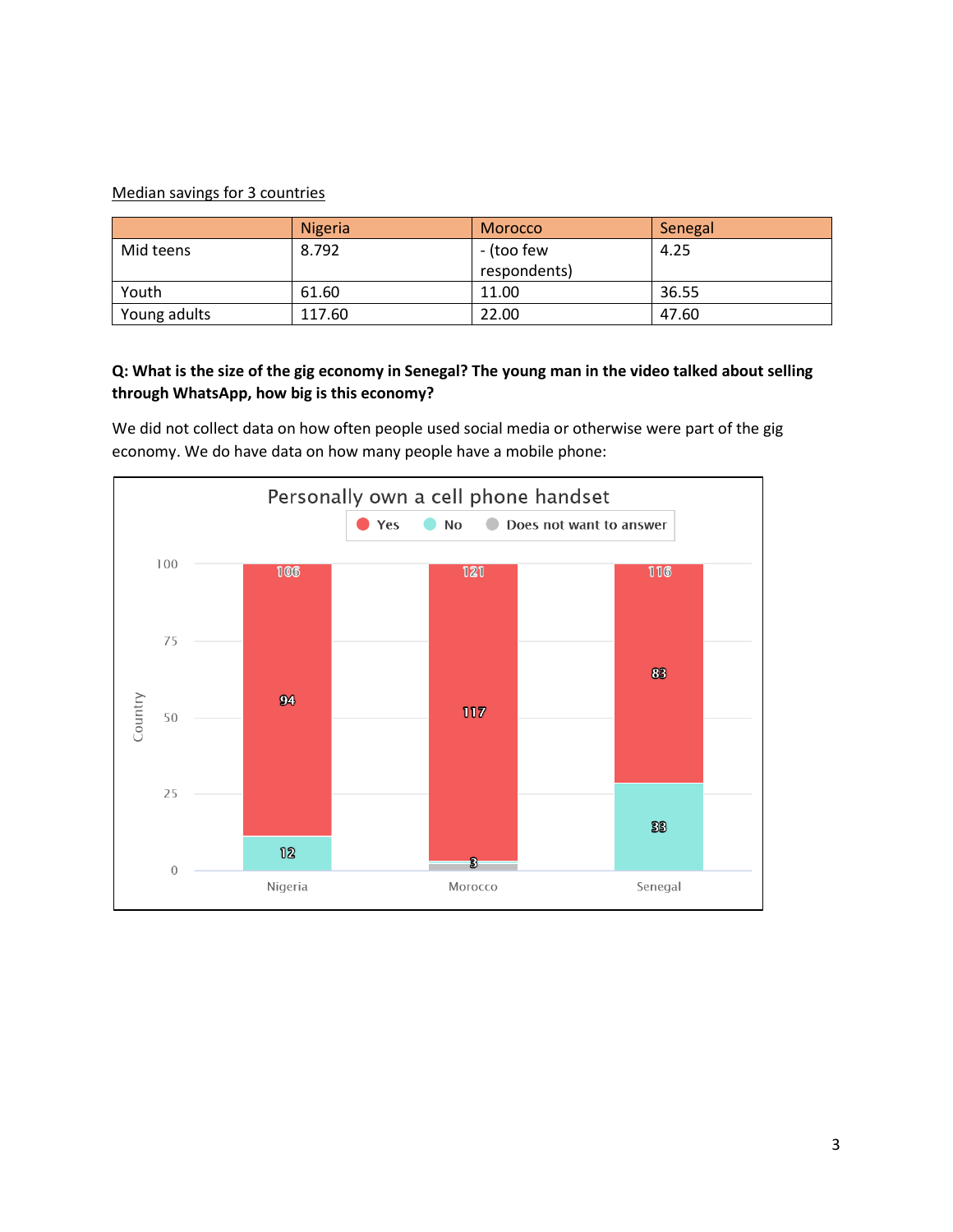



In short, Senegal is the country with a lower mobile phone penetration amongst young people. But even here the majority (72 percent) have a cell phone. The youngest age group, the mid-teens are less likely to have a cell phone. Amongst this group, one-third do not have a personal hand-set. Women are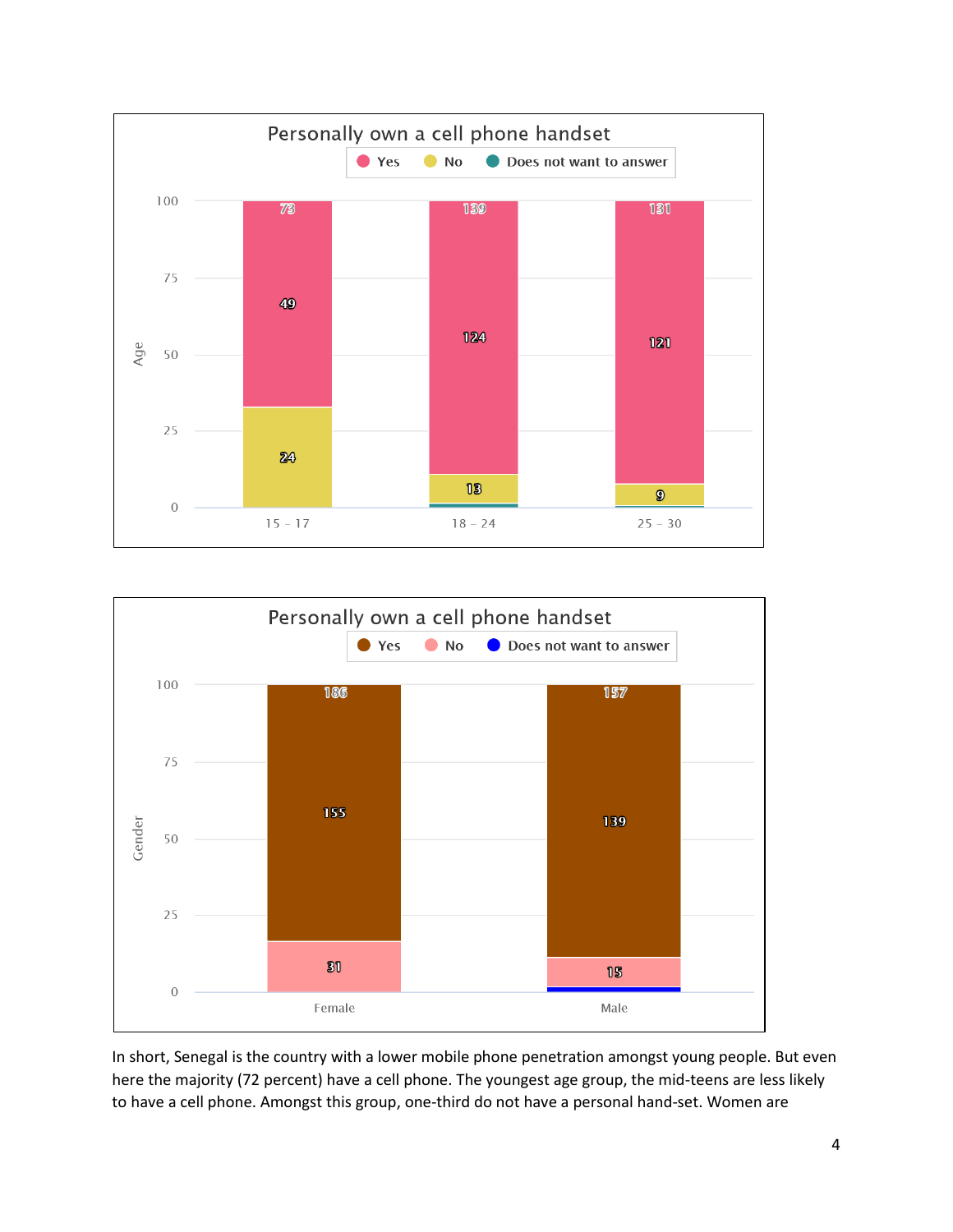slightly less likely to have a personal handset: 17 percent of the female respondents did not have a personal hand-set against 10 percent of the male respondents.



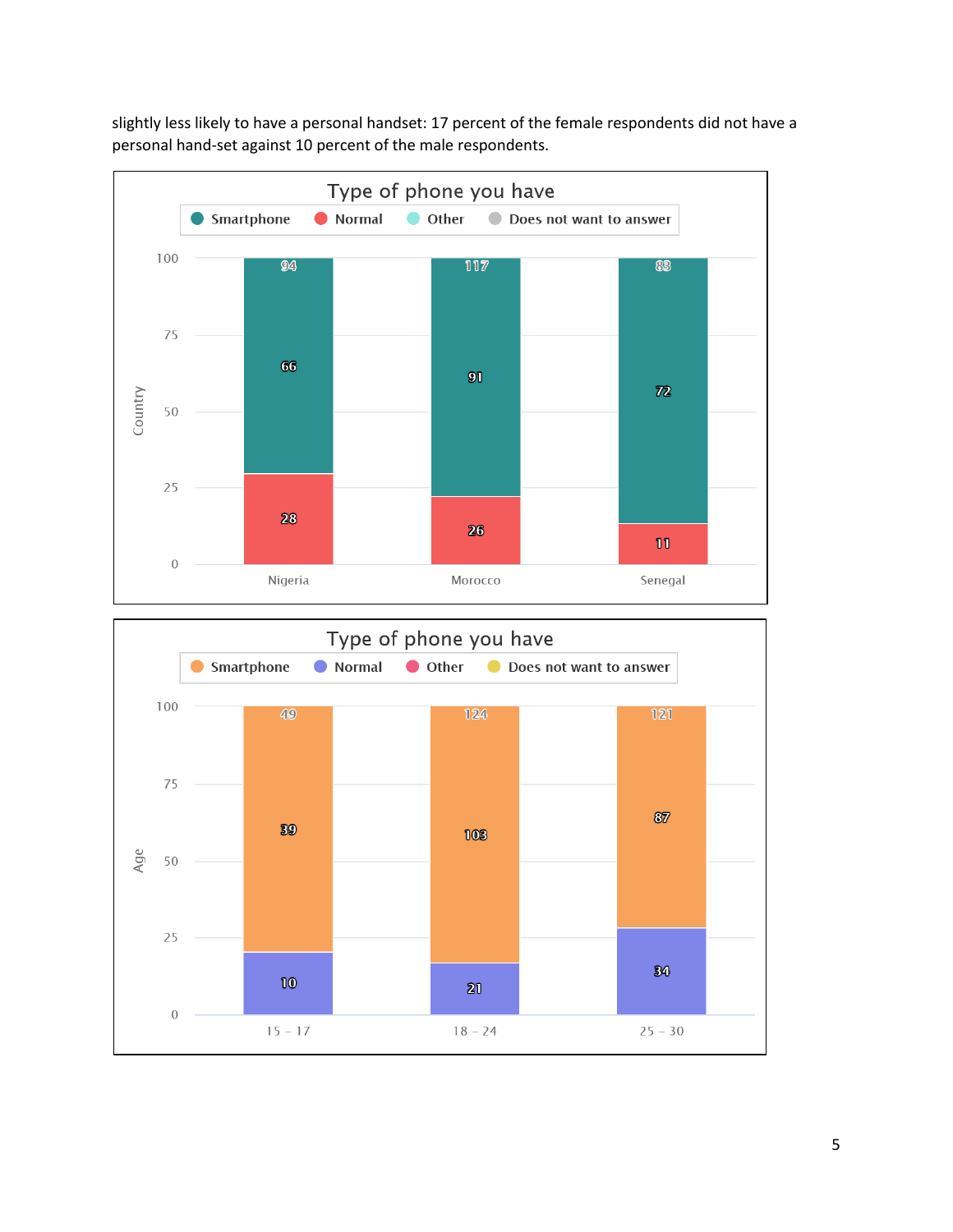

Of those who have their personal hand-set, the majority reports it to be a smart-phone. In our experience, however, there are many phones that have a large screen but do not have many options and cannot download apps or access internet.

In Senegal, those who have a phone are most likely to consider it a smart-phone. There is no age correlation with type of phone and men and women who have a phone are as likely for the phone to be a smart phone.

## **Q: How about the gender angle? All of the young people in the video were men – how about young females?**

Point well taken. This video on expenditures, part of a four-part series to be released this autumn, focused on stories that indeed come from men. They offered the best stories on spending that would fit in the tight timeframe the video treatment required. The remaining videos focus greatly on women's stories, including videos on savings and income. We certainly took gender into account during the editing process. Luckily, while the question was asked on the webinar, Lise provided some insight into women's approaches to expenditure. Hope you were able to take in those points. A question further down will help provide some of that insight.

## **Q: To what extent can we infer that tiny savings for a few days to cover essential and non-essential needs can lead to "business" oriented savings and investments that are needed to sustain those businesses and ultimately help them enter the formal lending market?**

Entering the formal lending market is a challenge for young people because of (i) lack of collateral and (ii) their business not having a track record, which shows they generate enough revenue to pay back the loan. Our argument is that by engaging with young people from a young age, financial institutions can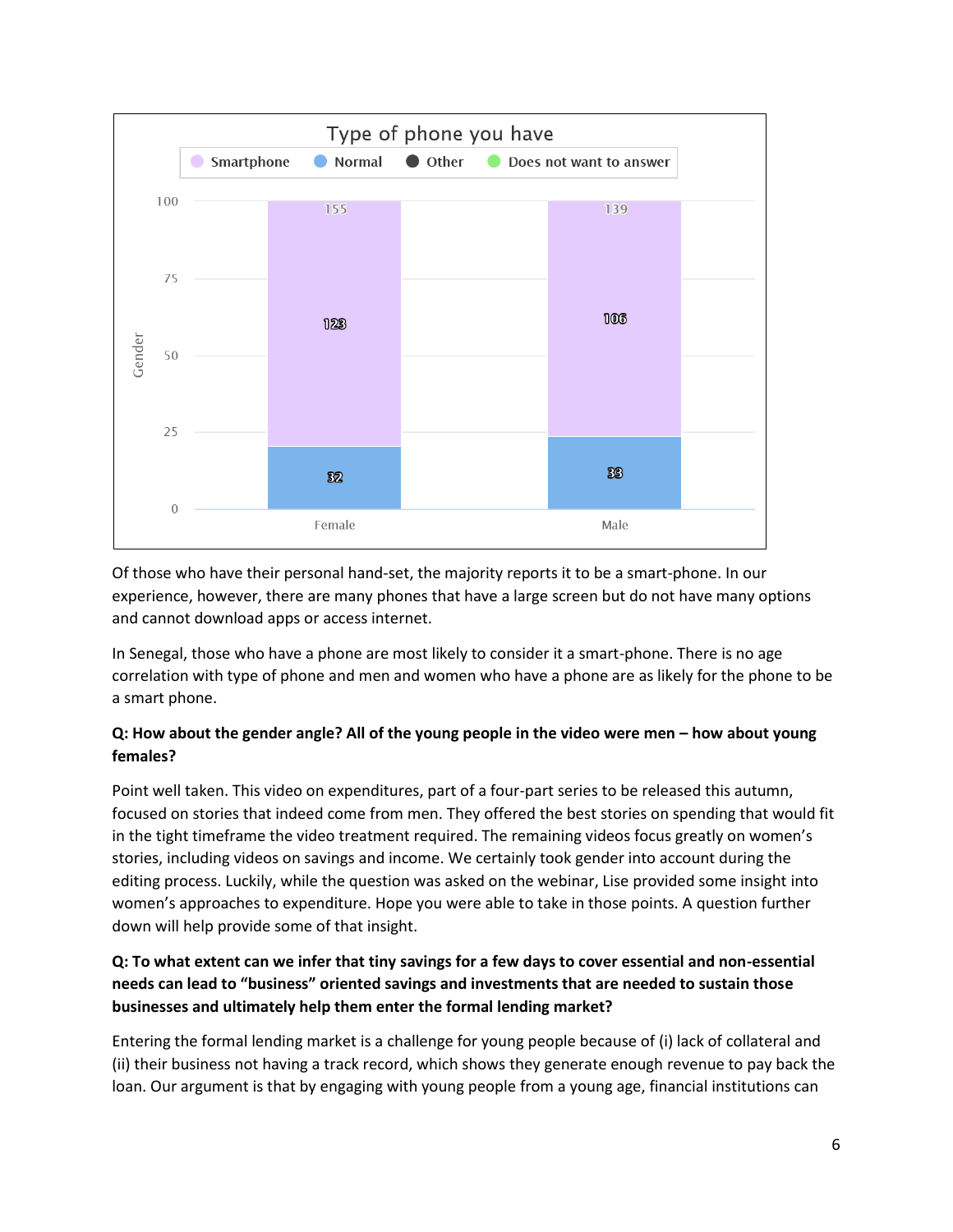support small and mid-level savers grow into big savers, which works in the favor of financial institutions and young people, including those who want to invest in or start a business.

#### **Q: What is the role of technology, especially in markets like Senegal with high digital access by young people in financial access?**

The role of technology is that mid-teens and youth who should not be able to touch the formal system, use it to access the system. The role of technology is big. For financial institutions it is an opportunity to link, create a relationship and engage with young people.

#### **Q: What were your findings regarding savings among early youth (ages 10-14)?**

The youngest respondents were 15 years old.

#### **Q: Are savings habits and patterns different among women and men? And if so, what does it tell us about how we should design programs?**

In Nigeria women saved less than men, in Senegal women and men had practically the same savings patterns and in Morocco women saved more.

The purpose of savings can also differ between men and women, with overall women being more focused on saving for emergencies than men. However, when we look at reasons to withdraw savings (demonstrating for which people used savings), we see a mixed pattern across the three countries:



#### Nigeria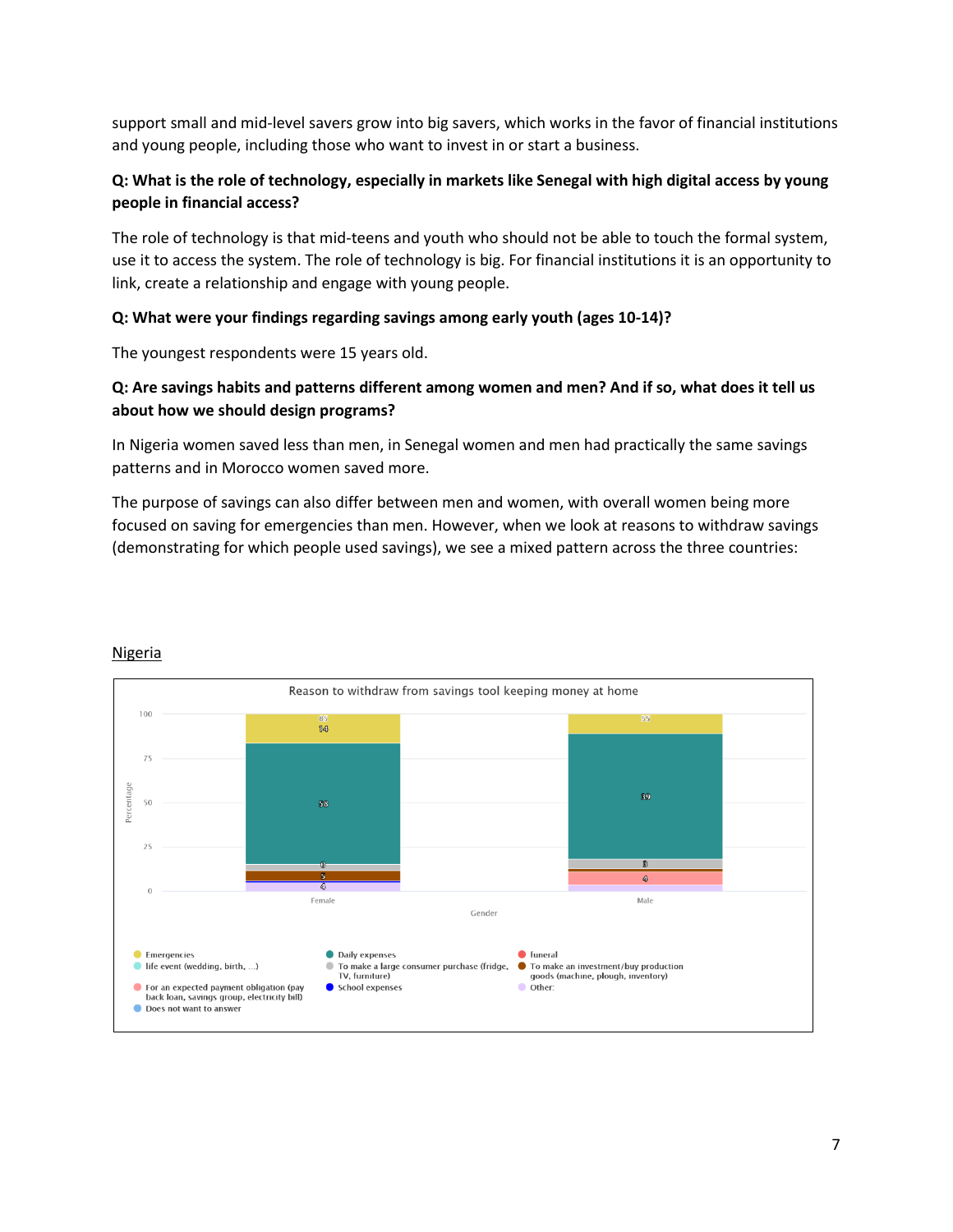#### Morocco



#### **Senegal**



Across all three countries, the most common reason for using savings is "daily expenses" which represents half or more of the reasons to withdraw savings.

In Nigeria, there are few differences between men and women in terms of reasons for using savings. In Morocco, women are more likely to withdraw for emergencies men more likely to withdraw for daily expenses. In Senegal, men are more likely to withdraw savings for emergencies and women more likely to withdraw for daily expenses.